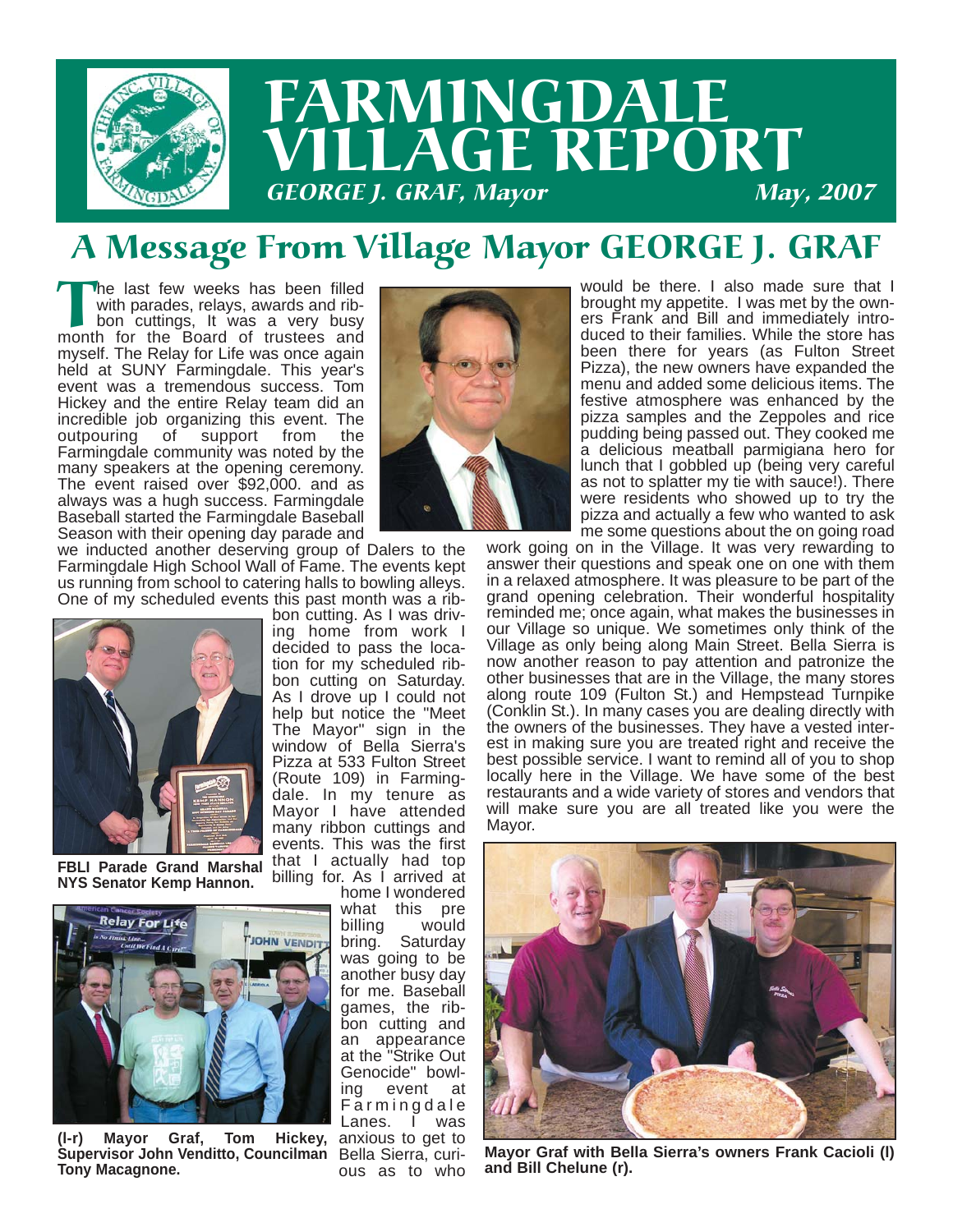

**Trustee Patricia A. Christiansen and Mayor Graf are shown here with Relay participants and TOB Supervisor John Venditto, TOB Councilman Tony Macagnone, NC Legislator Dave Mejias, SUNY Farmingdale President W. Hubert Keen PHD, Relay Chairman Tom Hickey, TOB Councilman Joseph Muscarella.**

> Trustees attend Farmingdale Baseball's Opening Day Parade



**Trustee Butch Starkie and Patricia A. Christiansen are shown here with FBLI President Joann Vazquez, TOB Councilman Tony Macagnone and Rookie League players at the beginning of the FBLI's opening day parade.**



**Mayor Graf attended the recent Farmingdale High School Wall of Fame Ceremony. Shown with the Mayor (l) and TOB Councilman Tony Macagnone (r) are inductees: TOB Councilman Angelo A. Delligatti, Keith Gambino Sr. (accepting the award on behalf of his brother FDNY Thomas J. Gambino), Jay Weinstein, Christian Farrell.**

#### Lamboy Family Chiropractic Holds Kids Day America

Dr. Russell Lamboy once again hosted Kids Day at his office at 245 Conklin St. Kid's Day is a day dedicated to children's health, safety and environmental awareness. There was lots of great food and fun for everyone who attended. All the money raised was donated to the National MS Society.



**The mayor is shown with Dr. Lamboy and Kids Day attendees. Pictured with the Mayor is l-r: Roger Schlingloff, TOB Councilman Joe Muscarella, FFD LT. Todd Sexhaur and NC. Auxiliary Police Inspector Joann Edling.**



**NC. Auxiliary Police Inspector Joann Edling is shown here providing the free child ID cards which included photo and fingerprinting.**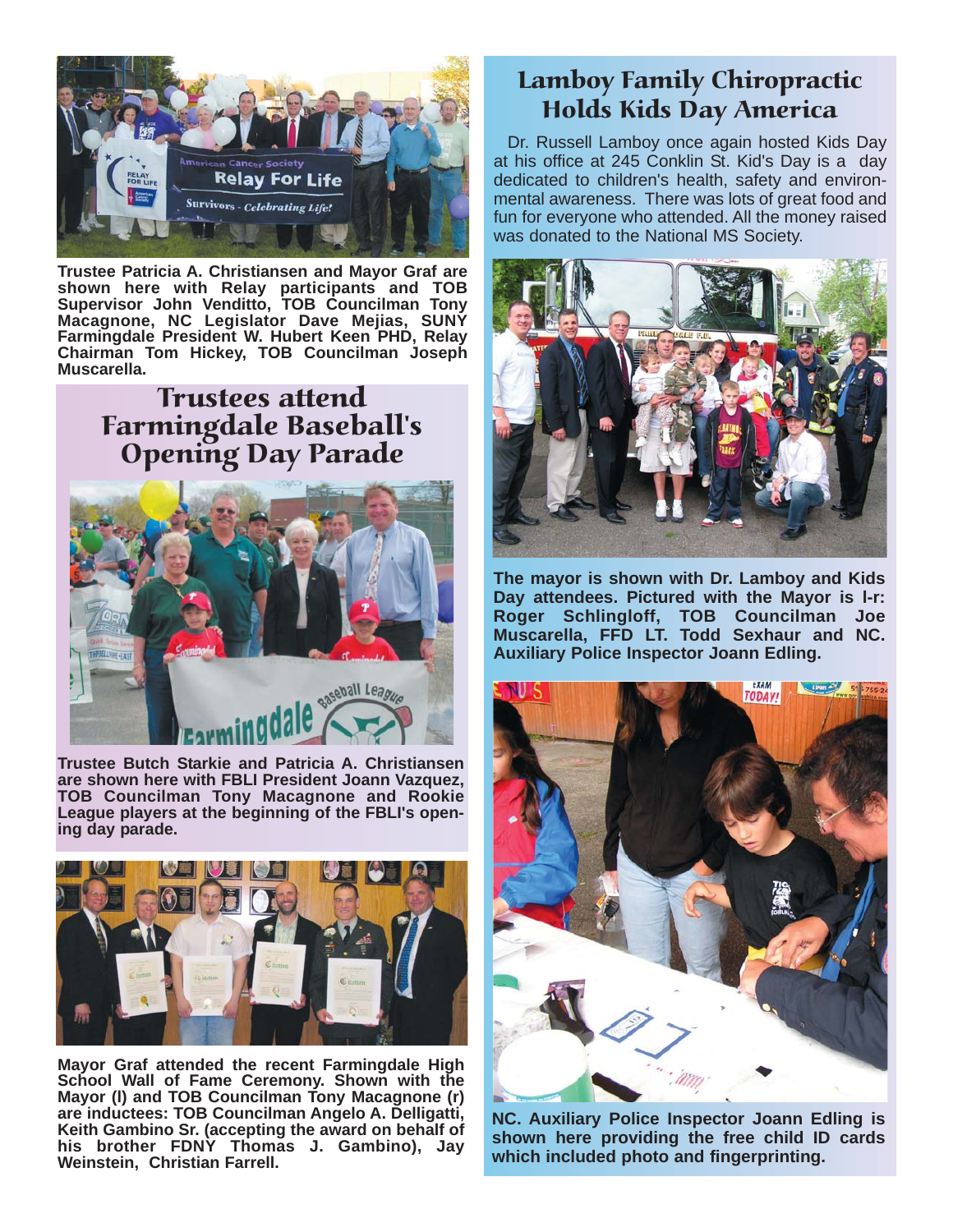

# Memorial Day 2007











**Parade Grand Marshall -Ex Chief Skip Schumeyer**



**Local Scouts from Cub Pack 601, Boy Scouts Troop 57 and 261 join Mayor Graf at the beginning of the parade. Joining the group are the newest Eagle Scouts: Tom Risi (L) and John Ninivaggi (R).**



**Trustee Patricia A. Christiansen, Trustee Butch Starkie, NC Legislator Dave Mejias, Trustee Tom Langon, Mayor Graf, Joseph Belesi (Representing NYS Assemblyman Joseph Saladino), TOB Councilman Tony Macagnone, Deputy Mayor Joe Rachiele.** 

**The Village Board would like to thank the Farmingdale Fire Department for organizing and coordinating our wonderful parade each year.**